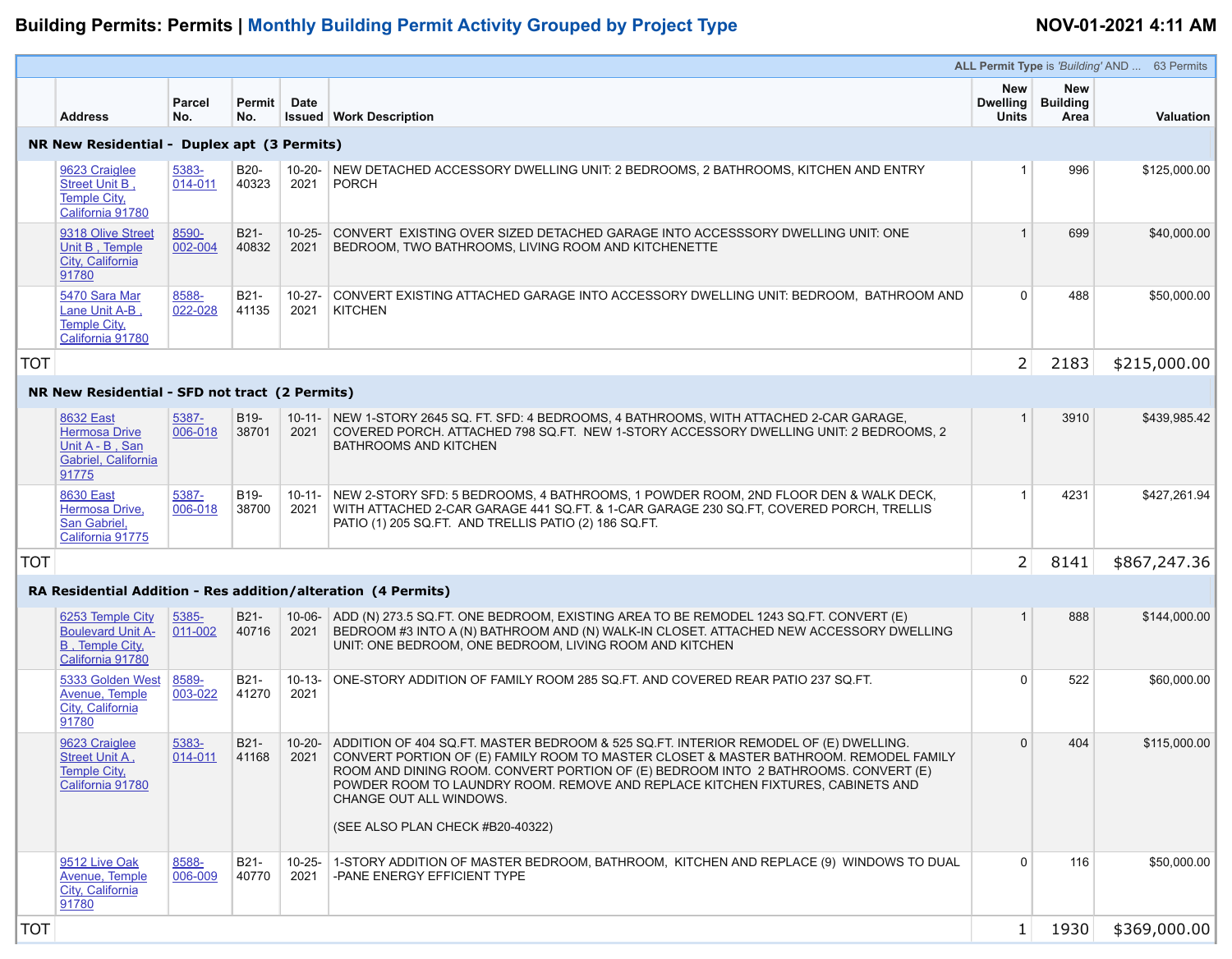## **RR Residential Alteration - Res addition/alteration (5 Permits)**

| 5339 Arden Drive,<br><b>Temple City,</b><br>California 91780        | 8585-<br>004-036     | B21-<br>41560 | $10 - 04 -$<br>2021 | RETROFIT ONE WINDOW. SAME SIZE AND LOCATION                                                                                                       | $\overline{0}$ | $\overline{0}$ | \$2119.00   |
|---------------------------------------------------------------------|----------------------|---------------|---------------------|---------------------------------------------------------------------------------------------------------------------------------------------------|----------------|----------------|-------------|
| 5345 Parmerton<br>Avenue, Temple<br>City, California<br>91780       | 8573-<br>005-022     | B21-<br>41582 | $10 - 06 -$<br>2021 | INTERIOR REMODEL OF KITCHEN, CONVERT EXISTING BATHROOM INTO TWO BATHROOMS. REMOVE (3)<br>WINDOWS, REPLACE (7) WINDOWS AND INSULATE CEILING (R-30) | $\Omega$       |                | \$35,000.00 |
| 9808 Daines<br>Drive, Temple City,<br>California 91780              | 8588-<br>017-011     | B21-<br>41557 | $10 - 06 -$<br>2021 | REMOVE EXISTING TUB, INSTALL NEW WALK-IN TUB AND DRYWALL PATCH                                                                                    | $\Omega$       | 0              | \$9500.00   |
| 9848 Flaherty<br><b>Street, Temple</b><br>City, California<br>91780 | 5385-<br>$026 - 021$ | B21-<br>41631 | $10 - 18 -$<br>2021 | (9) WINDOW REPLACEMENT TO ENERGY EFFICIENT ONES                                                                                                   |                |                | \$10,000.00 |
| 5339 Arden Drive,<br><b>Temple City,</b><br>California 91780        | 8585-<br>004-036     | B21-<br>41630 | $10 - 18 -$<br>2021 | RETROFIT 1 ENTRY DOOR SAME SIZE AND LOCATION                                                                                                      | $\Omega$       |                | \$6865.00   |

## **AR Alteration Repair - Pvt garage/carport (5 Permits)**

| 10665 Fairhall<br><b>Street, Temple</b><br><b>City, California</b><br>91780      | 8585-<br>027-015 | B21-<br>41587        | $10 - 06 -$<br>2021 | TEAR OFF EXISTING RE-ROOF DETACHED GARAGE WITH COMP SHINGLES                                                                                                | $\overline{0}$ | $\Omega$ | \$1600.00 |
|----------------------------------------------------------------------------------|------------------|----------------------|---------------------|-------------------------------------------------------------------------------------------------------------------------------------------------------------|----------------|----------|-----------|
| 5631 Golden West<br><b>Avenue, Temple</b><br>City, California<br>91780           | 8588-<br>011-002 | <b>B21-</b><br>41581 | $10 - 06 -$<br>2021 | DETACHED GARAGE - LAY OVER. INSTALL 1 LAYER TO EXISTING ROOF WITH COMPOSITE SHINGLES                                                                        | $\Omega$       | $\Omega$ | \$1000.00 |
| 6005 Sultana<br><b>Avenue, Temple</b><br>City, California<br>91780               | 5384-<br>016-030 | <b>B21-</b><br>41570 | $10 - 06 -$<br>2021 | TEAR-OFF AND RE-ROOF DETACHED GARAGE 6 SQUARES W/COMPOSITION SHINGLES, 4 SQUARES<br>TORCH DOWN COLOR: FORREST BROWN CRRC #:08590-0018A - CRRC H: 0616-0011A |                |          | \$2600.00 |
| 9124 Woolley<br><b>Street, Temple</b><br>City, California<br>91780               | 5382-<br>023-004 | B21-<br>41603        | $10 - 11 -$<br>2021 | DETACHED GARAGE - TEAR OFF AND RE-ROOF WITH COMPOSITION SHINGLES                                                                                            | $\Omega$       | 0        | \$2000.00 |
| 4911 Temple City<br><b>Boulevard, Temple</b><br><b>City, California</b><br>91780 | 8590-<br>016-012 | B21-<br>41618        | $10 - 13 -$<br>2021 | DETACHED GARAGE TEAR OFF AND RE-ROOF WITH ASPHALT SHINGLE                                                                                                   | $\Omega$       | 0        | \$800.00  |

|     |                                                                             |                  |               |                     | RR Residential Alteration - Res addition/alteration (5 Permits)                                                                                             |                |                |             |
|-----|-----------------------------------------------------------------------------|------------------|---------------|---------------------|-------------------------------------------------------------------------------------------------------------------------------------------------------------|----------------|----------------|-------------|
|     | 5339 Arden Drive,<br><b>Temple City,</b><br>California 91780                | 8585-<br>004-036 | B21-<br>41560 | 2021                | 10-04- RETROFIT ONE WINDOW. SAME SIZE AND LOCATION                                                                                                          | $\overline{0}$ | $\overline{0}$ | \$2119.00   |
|     | 5345 Parmerton<br><b>Avenue, Temple</b><br>City, California<br>91780        | 8573-<br>005-022 | B21-<br>41582 | 10-06-<br>2021      | INTERIOR REMODEL OF KITCHEN, CONVERT EXISTING BATHROOM INTO TWO BATHROOMS. REMOVE (3)<br>WINDOWS, REPLACE (7) WINDOWS AND INSULATE CEILING (R-30)           |                | $\overline{0}$ | \$35,000.00 |
|     | 9808 Daines<br>Drive, Temple City,<br>California 91780                      | 8588-<br>017-011 | B21-<br>41557 | $10 - 06 -$<br>2021 | REMOVE EXISTING TUB, INSTALL NEW WALK-IN TUB AND DRYWALL PATCH                                                                                              |                | $\overline{0}$ | \$9500.00   |
|     | 9848 Flaherty<br><b>Street, Temple</b><br><b>City, California</b><br>91780  | 5385-<br>026-021 | B21-<br>41631 | $10 - 18 -$<br>2021 | (9) WINDOW REPLACEMENT TO ENERGY EFFICIENT ONES                                                                                                             | $\Omega$       | $\overline{0}$ | \$10,000.00 |
|     | 5339 Arden Drive,<br><b>Temple City,</b><br>California 91780                | 8585-<br>004-036 | B21-<br>41630 | $10 - 18 -$<br>2021 | <b>RETROFIT 1 ENTRY DOOR SAME SIZE AND LOCATION</b>                                                                                                         |                | $\overline{0}$ | \$6865.00   |
| TOT |                                                                             |                  |               |                     |                                                                                                                                                             | $\mathbf 0$    | $\overline{0}$ | \$63,484.00 |
|     | AR Alteration Repair - Pvt garage/carport (5 Permits)                       |                  |               |                     |                                                                                                                                                             |                |                |             |
|     | 10665 Fairhall<br><b>Street, Temple</b><br><b>City, California</b><br>91780 | 8585-<br>027-015 | B21-<br>41587 | $10 - 06 -$<br>2021 | TEAR OFF EXISTING RE-ROOF DETACHED GARAGE WITH COMP SHINGLES                                                                                                | $\overline{0}$ | $\overline{0}$ | \$1600.00   |
|     | 5631 Golden West<br><b>Avenue, Temple</b><br>City, California<br>91780      | 8588-<br>011-002 | B21-<br>41581 | $10 - 06 -$<br>2021 | DETACHED GARAGE - LAY OVER. INSTALL 1 LAYER TO EXISTING ROOF WITH COMPOSITE SHINGLES                                                                        | $\Omega$       | $\Omega$       | \$1000.00   |
|     | 6005 Sultana<br><b>Avenue, Temple</b><br>City, California<br>91780          | 5384-<br>016-030 | B21-<br>41570 | $10 - 06 -$<br>2021 | TEAR-OFF AND RE-ROOF DETACHED GARAGE 6 SQUARES W/COMPOSITION SHINGLES, 4 SQUARES<br>TORCH DOWN COLOR: FORREST BROWN CRRC #:08590-0018A - CRRC H: 0616-0011A |                | $\Omega$       | \$2600.00   |
|     | 9124 Woolley<br><b>Street, Temple</b><br>City, California<br>91780          | 5382-<br>023-004 | B21-<br>41603 | $10 - 11 -$<br>2021 | DETACHED GARAGE - TEAR OFF AND RE-ROOF WITH COMPOSITION SHINGLES                                                                                            |                | $\overline{0}$ | \$2000.00   |
|     | 4911 Temple City<br><b>Boulevard, Temple</b><br>City, California<br>91780   | 8590-<br>016-012 | B21-<br>41618 | $10 - 13 -$<br>2021 | DETACHED GARAGE TEAR OFF AND RE-ROOF WITH ASPHALT SHINGLE                                                                                                   | $\Omega$       | $\Omega$       | \$800.00    |
| TOT |                                                                             |                  |               |                     |                                                                                                                                                             | $\mathbf 0$    | $\overline{0}$ | \$8000.00   |
|     |                                                                             |                  |               |                     | AR Alteration Repair - Res addition/alteration (11 Permits)                                                                                                 |                |                |             |
|     | 9507 Olema<br><b>Street, Temple</b><br>City, California<br>91780            | 5382-<br>014-046 | B21-<br>41565 | 2021                | 10-04- PARTIAL RE-ROOF, REMOVE METAL ROOF AND SHEATHING. INSTALL NEW SHEATHING AND COMPO<br>SHINGLES. ONLY UNDER PROPOSED PV ARRAY                          | $\overline{0}$ | $\overline{0}$ | \$3000.00   |
|     | 4911 Temple City<br>Boulevard, Temple<br><b>City, California</b><br>91780   | 8590-<br>016-012 | B21-<br>41561 | $10 - 04 -$<br>2021 | TEAR OFF AND RE-ROOF WITH ASPHALT SHINGLE                                                                                                                   |                | $\overline{0}$ | \$9300.00   |
|     | 4814 Alessandro<br><b>Avenue, Temple</b><br>City, California<br>91780       | 8590-<br>024-003 | B21-<br>41552 | $10 - 04 -$<br>2021 | TEAR OFF EXISTING ROOF AND RE-ROOF WITH COMPOSITION SHINGLES COLOR BURLWOOD #0850-0057<br>TO MATCH NEW ADDITION                                             | $\overline{0}$ | $\overline{0}$ | \$4000.00   |

## **AR Alteration Repair - Res addition/alteration (11 Permits)**

| 9507 Olema<br>Street, Temple<br>City, California<br>91780                 | 5382-<br>014-046 | B21-<br>41565 | 2021             | 10-04- PARTIAL RE-ROOF, REMOVE METAL ROOF AND SHEATHING. INSTALL NEW SHEATHING AND COMPO<br>SHINGLES, ONLY UNDER PROPOSED PV ARRAY |  | \$3000.00 |
|---------------------------------------------------------------------------|------------------|---------------|------------------|------------------------------------------------------------------------------------------------------------------------------------|--|-----------|
| 4911 Temple City<br><b>Boulevard, Temple</b><br>City, California<br>91780 | 8590-<br>016-012 | B21-<br>41561 | $10-04-$<br>2021 | TEAR OFF AND RE-ROOF WITH ASPHALT SHINGLE                                                                                          |  | \$9300.00 |
| 4814 Alessandro<br>Avenue, Temple<br>City, California<br>91780            | 8590-<br>024-003 | B21-<br>41552 | $10-04-$<br>2021 | TEAR OFF EXISTING ROOF AND RE-ROOF WITH COMPOSITION SHINGLES COLOR BURLWOOD #0850-0057<br>TO MATCH NEW ADDITION                    |  | \$4000.00 |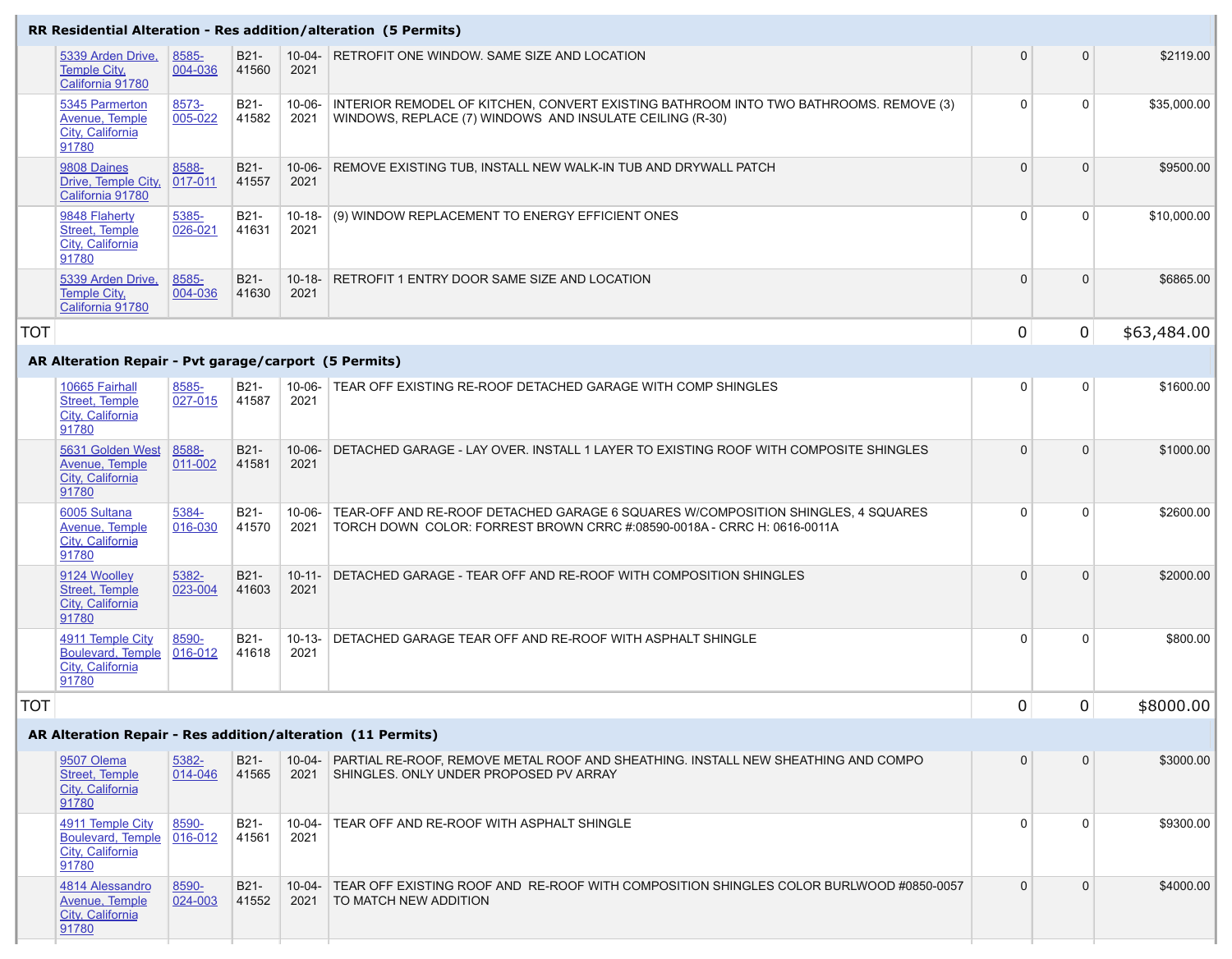|            | 10665 Fairhall<br><b>Street, Temple</b><br><b>City, California</b><br>91780     | 8585-<br>027-015 | B21-<br>41586        | 10-06-<br>2021      | TEAR OFF EXISTING. RE-ROOF HOUSE 1659 SQ.FT. WITH COMP SHINGLES                                                                                                               | $\Omega$       | $\Omega$       | \$6400.00   |
|------------|---------------------------------------------------------------------------------|------------------|----------------------|---------------------|-------------------------------------------------------------------------------------------------------------------------------------------------------------------------------|----------------|----------------|-------------|
|            | 5631 Golden West<br><b>Avenue, Temple</b><br><b>City, California</b><br>91780   | 8588-<br>011-002 | B21-<br>41580        | $10 - 06 -$<br>2021 | HOUSE LAY OVER. INSTALL 1 LAYER TO EXISTING ROOF WITH COMPOSITE SHINGLES                                                                                                      |                |                | \$6500.00   |
|            | 6007 Sultana<br>Avenue, Temple<br>City, California<br>91780                     | 5384-<br>016-030 | <b>B21-</b><br>41569 | $10 - 06 -$<br>2021 | TEAR OFF AND RE-ROOF 7 SQUARES W/COMPOSITION SHINGLES COLOR : FORRES BROWN CRRC #:0890-<br> 0018A                                                                             |                | $\Omega$       | \$1400.00   |
|            | 6005 Sultana<br>Avenue, Temple<br>City, California<br>91780                     | 5384-<br>016-030 | B21-<br>41568        | $10 - 06 -$<br>2021 | TEAR OFF AND RE-ROOF 30 SQUARES W/COMPOSITION SHINGLES COLOR: FORREST BROWN CRRC<br>#:0890-0018A                                                                              |                | $\Omega$       | \$7000.00   |
|            | 5003 Sereno<br>Drive, Temple City,<br>California 91780                          | 5388-<br>016-001 | B21-<br>41647        | $10-21-$<br>2021    | TEAR-OFF, RE-ROOF HOUSE AND ATTACHED GARAGE WITH COOL ROOF TILE-24 LIFETIME HIGH<br><b>DEFINITION COMPOSITION SHINGLES BY CERTAINTEED SOLARIS</b>                             |                | $\Omega$       | \$10,200.00 |
|            | 5314 Persimmon<br>Avenue, Temple<br>City, California<br>91780                   | 8573-<br>005-017 | B21-<br>41655        | 2021                | 10-26- RE-ROOF / REMOVED 34 SQUARES SHINGLES (TEAR OFF) INSTALL NEW 34 SQUARES COOL ROOF<br>SHINGLES CRRC#0890-0018A FOREST BROW IN MAIN HOUR AND ATTACHED GARAGE             |                |                | \$6000.00   |
|            | 6439 Golden West<br><b>Avenue, Temple</b><br>City, California<br>91780          | 5383-<br>016-004 | B21-<br>41520        | $10 - 26 -$<br>2021 | TEAR OFF AND REPLACEMENT 5 SQUARES PARTIAL. ROOF COLOR CRRC #0676-0138                                                                                                        |                | $\Omega$       | \$2100.00   |
|            | 6042 Cloverly<br>Avenue, Temple<br>City, California<br>91780                    | 5385-<br>007-022 | B21-<br>41683        | 2021                | 10-27- RE-ROOF AT 26 SQ'S TEAR OFF EXISTING LAYERS INSTALL 1/2 IN SHEETING OVER SLATS, INSTALL<br>SYNTHETIC UNDERLAYMENT, INSTALL 50 YR, OWENS CORNING FOREST BROWN COOL ROOF |                |                | \$9500.00   |
| <b>TOT</b> |                                                                                 |                  |                      |                     |                                                                                                                                                                               | $\overline{0}$ | $\overline{0}$ | \$65,400.00 |
|            |                                                                                 |                  |                      |                     | TI Tenant Improvement - Comm addition/alteration (2 Permits)                                                                                                                  |                |                |             |
|            | 5708 Rosemead<br><b>Boulevard Unit</b><br>105, Temple City,<br>California 91780 | 5387-<br>013-031 | B21-<br>41332        | $10 - 11 -$<br>2021 | TENANT IMPROVEMENT - EXISTING ICE CREAM SHOP REMODELING SERVICE AREA                                                                                                          |                | $\overline{0}$ | \$40,000.00 |
|            | 9224 Las Tunas<br>Drive, Temple City,<br>California 91780                       | 40662618 B21-    | 41403                | $10 - 18 -$<br>2021 | TENANT IMPROVEMENT - (E) PHOTOGRAPHY STORE CHANGE TO DANCE STUDIO 1500 SQ.FT. REMODEL<br>EXISTING RESTROOM AS ADA RESTROOOM                                                   | $\Omega$       | $\Omega$       | \$30,000.00 |
| <b>TOT</b> |                                                                                 |                  |                      |                     |                                                                                                                                                                               | $\overline{0}$ | 0              | \$70,000.00 |
|            | FS Fire Sprinkler - Solar/patio/other (2 Permits)                               |                  |                      |                     |                                                                                                                                                                               |                |                |             |
|            | 10616 Olive Street<br>Unit B, Temple<br><b>City, California</b><br>91780        | 8585-<br>031-008 | B21-<br>41563        | $10 - 04 -$<br>2021 | INSTALLATION OF FIRE SPRINKLERS FOR A NEW ACCESSORY DWELLING UNIT                                                                                                             | $\overline{0}$ | $\overline{0}$ | \$2000.00   |
|            | 10616 Olive Street<br>Unit A, Temple<br><b>City, California</b><br>91780        | 8585-<br>031-008 | B21-<br>41562        | $10 - 04 -$<br>2021 | INSTALLATION FIRE SPRINKLERS FOR A NEW SINGLE FAMILY DWELLING                                                                                                                 |                | $\Omega$       | \$4000.00   |
| <b>TOT</b> |                                                                                 |                  |                      |                     |                                                                                                                                                                               | $\mathbf 0$    | $\overline{0}$ | \$6000.00   |
|            | SI Sign - Comm addition/alteration (1 Permit)                                   |                  |                      |                     |                                                                                                                                                                               |                |                |             |
|            | 5819 Rosemead                                                                   | 40714914 B21-    |                      |                     | 10-27-   INSTALL (3) SETS ILLUMINATED L.E.D. CHANNEL LETTER WALL SIGN                                                                                                         | $\overline{0}$ | $\overline{0}$ | \$5000.00   |

| 5708 Rosemead<br><b>Boulevard Unit</b><br>105, Temple City,<br>California 91780 | 5387-<br>013-031 | B <sub>21</sub> -<br>41332 | $10-11-$<br>2021 | TENANT IMPROVEMENT - EXISTING ICE CREAM SHOP REMODELING SERVICE AREA                                               |
|---------------------------------------------------------------------------------|------------------|----------------------------|------------------|--------------------------------------------------------------------------------------------------------------------|
| 9224 Las Tunas<br>Drive, Temple City,<br>California 91780                       | 40662618         | $B21-$<br>41403            | 2021             | 10-18- TENANT IMPROVEMENT - (E) PHOTOGRAPHY STORE CHANGE TO DANCE STUDIO 150<br>EXISTING RESTROOM AS ADA RESTROOOM |
|                                                                                 |                  |                            |                  |                                                                                                                    |

| 10616 Olive Street<br>Unit B, Temple<br>City, California<br>91780 | 8585-<br>031-008 | B <sub>21</sub> -<br>41563 | $10 - 04 -$<br>2021 | INSTALLATION OF FIRE SPRINKLERS FOR A NEW ACCESSORY DWELLING UNIT |
|-------------------------------------------------------------------|------------------|----------------------------|---------------------|-------------------------------------------------------------------|
| 10616 Olive Street<br>Unit A, Temple<br>City, California<br>91780 | 8585-<br>031-008 | <b>B21-</b><br>41562       | 10-04-<br>2021      | INSTALLATION FIRE SPRINKLERS FOR A NEW SINGLE FAMILY DWELLING     |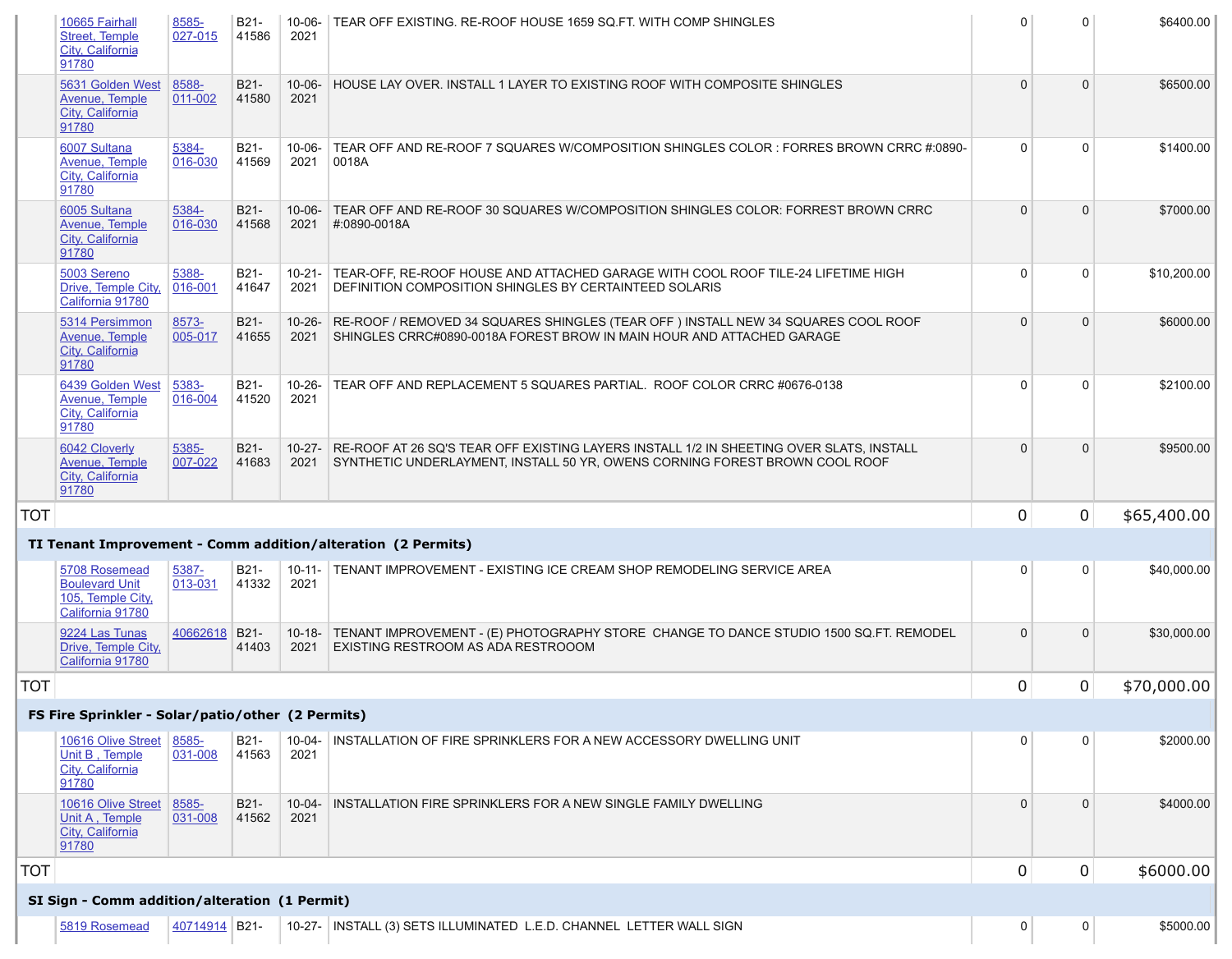| Boulevard, San<br>Gabriel, California<br>91776                  | 024-064          | 41660                      | 2021 |                                                                                                                                                                                                                          |
|-----------------------------------------------------------------|------------------|----------------------------|------|--------------------------------------------------------------------------------------------------------------------------------------------------------------------------------------------------------------------------|
| 5439 Rosemead<br>Boulevard, San<br>Gabriel, California<br>91776 | 5388-<br>024-068 | B <sub>21</sub> -<br>41681 | 2021 | 10-27- 1. ONE (1) SET 8'-0 X 12'-0" CHANNEL LOGO 2. ONE (1) SET 7'-0" X 10'-0 CHANNEL LOGO<br>PCS, 52.5" (H) X 133.5 (W) FACE ON EXISTING PARAPET WALL CABINETS 4. REFACE TV<br>(W) FACE ON EXISTING PYLON SIGN CABINETS |

|     | <b>Boulevard, Temple</b><br>City, California<br>91780                       |                  | 41685         | 2021                |                                                                                                                                                                                                                                                     |                |                |             |
|-----|-----------------------------------------------------------------------------|------------------|---------------|---------------------|-----------------------------------------------------------------------------------------------------------------------------------------------------------------------------------------------------------------------------------------------------|----------------|----------------|-------------|
| TOT |                                                                             |                  |               |                     |                                                                                                                                                                                                                                                     | $\mathbf 0$    | $\overline{0}$ | \$5000.00   |
|     | SI Sign - Solar/patio/other (2 Permits)                                     |                  |               |                     |                                                                                                                                                                                                                                                     |                |                |             |
|     | 5423 Rosemead<br><b>Boulevard, San</b><br>Gabriel, California<br>91776      | 5388-<br>024-064 | B21-<br>41660 | 2021                | 10-25- (1) SET INTERNALLY ILLUMINATED LED CHANNEL LETTER SIGN                                                                                                                                                                                       | $\overline{0}$ | $\overline{0}$ | \$2250.00   |
|     | 5439 Rosemead<br><b>Boulevard, San</b><br>Gabriel, California<br>91776      | 5388-<br>024-068 | B21-<br>41681 | $10-27-$<br>2021    | 1. ONE (1) SET 8'-0 X 12'-0" CHANNEL LOGO 2. ONE (1) SET 7'-0" X 10'-0 CHANNEL LOGO 3. REFACE TWO<br>PCS, 52.5" (H) X 133.5 (W) FACE ON EXISTING PARAPET WALL CABINETS 4. REFACE TWO PCS, 48" (H) X 92"<br>(W) FACE ON EXISTING PYLON SIGN CABINETS | 0              |                | \$13,990.00 |
| TOT |                                                                             |                  |               |                     |                                                                                                                                                                                                                                                     | $\overline{0}$ | $\overline{0}$ | \$16,240.00 |
|     | CB Combo Building - Solar/patio/other (24 Permits)                          |                  |               |                     |                                                                                                                                                                                                                                                     |                |                |             |
|     | 9345 Pentland<br><b>Street, Temple</b><br>City, California<br>91780         | 8590-<br>009-040 | B21-<br>41504 | 2021                | 10-04- INSTALL ROOF MOUNTED SOLAR 19 PV PANELS / 7.03 KW                                                                                                                                                                                            | $\overline{0}$ | 0 <sup>1</sup> | \$21,000.00 |
|     | 5426 Parmerton<br><b>Avenue, Temple</b><br><b>City, California</b><br>91780 | 8573-<br>007-005 | B21-<br>41533 | $10 - 05 -$<br>2021 | 2.8 KW PV SOLAR INSTALL (6 PANELS) NO MAIN PANEL UPGRADE REQUIRED                                                                                                                                                                                   | $\Omega$       | $\overline{0}$ | \$12,870.00 |
|     | 9924 Bogue<br><b>Street, Temple</b><br>City, California<br>91780            | 8588-<br>015-022 | B21-<br>41518 | $10 - 05 -$<br>2021 | 5.6 KW W/16 MODULES ROOF MOUNTED PV SOLAR SYSTEM                                                                                                                                                                                                    | $\overline{0}$ | $\overline{0}$ | \$16,000.00 |
|     | <b>10244 Green</b><br><b>Street, Temple</b><br>City, California<br>91780    | 8585-<br>006-017 | B21-<br>41516 | $10 - 05 -$<br>2021 | 6.3 KW, 18 MODULES ROOF MOUNTED PV SOLAR SYSTEM                                                                                                                                                                                                     | $\Omega$       | $\overline{0}$ | \$18,000.00 |
|     | 9123 Hermosa<br>Drive, Temple City,<br>California 91780                     | 5384-<br>014-035 | B21-<br>41496 | $10 - 05 -$<br>2021 | PV SOLAR 4.400 KW, 10 SOLAR PANELS, I INVERTER, NO MPU.                                                                                                                                                                                             | $\overline{0}$ | $\overline{0}$ | \$10,000.00 |
|     | 9580 Blackley<br><b>Street, Temple</b><br>City, California<br>91780         | 8590-<br>006-026 | B21-<br>41493 | $10 - 05 -$<br>2021 | PV SOLAR 5.280 KW, 12 SOLAR PANELS, I INVERTER, NO MPU                                                                                                                                                                                              | $\overline{0}$ | $\overline{0}$ | \$12,000.00 |
|     | 9000 Callita<br><b>Street, San</b><br>Gabriel, California<br>91775          | 5382-<br>011-007 | B21-<br>41519 | $10 - 07 -$<br>2021 | INSTALLATION OF A 5.18 KW DC ROOF MOUNTED SOLAR SYSTEM WITH 14 MODULES AND 1 INVERTER                                                                                                                                                               | $\overline{0}$ | $\overline{0}$ | \$12,950.00 |
|     | 5041 Baldwin<br><b>Avenue, Temple</b><br>City, California<br>91780          | 8589-<br>026-040 | B21-<br>41500 | $10 - 11 -$<br>2021 | INSTALL ROOF MOUNTED PV SYSTEM. 19 SOLAR PANELS/8.36 KW DC TOTAL SIZE                                                                                                                                                                               | $\overline{0}$ | $\overline{0}$ | \$25,100.00 |
|     | 10616 Olive Street<br>Unit B, Temple<br>City, California<br>91780           | 8585-<br>031-008 | B21-<br>41567 | $10 - 18 -$<br>2021 | INSTALL 2.58KW ROOF MOUNTED SOLAR PV SOLAR. 6 MODULES WITH 6 INVERTERS                                                                                                                                                                              | $\overline{0}$ | $\overline{0}$ | \$6000.00   |
|     | 10616 Olive Street<br>Unit A, Temple<br><b>City, California</b><br>91780    | 8585-<br>031-008 | B21-<br>41566 | $10 - 18 -$<br>2021 | INSTALL 3.0 KW ROOF MOUNTED SOLAR PV SYSTEM 7 MODULES WITH 7 INVERTERS                                                                                                                                                                              | 0              |                | \$7000.00   |
|     | 4823 Hallowell                                                              | 8585-            | B21-          | $10 - 19 -$         | 7.0 KW, 20 MODULES ROOF MOUNTED PV SOLAR SYSTEM                                                                                                                                                                                                     | 0              | $\overline{0}$ | \$20,000.00 |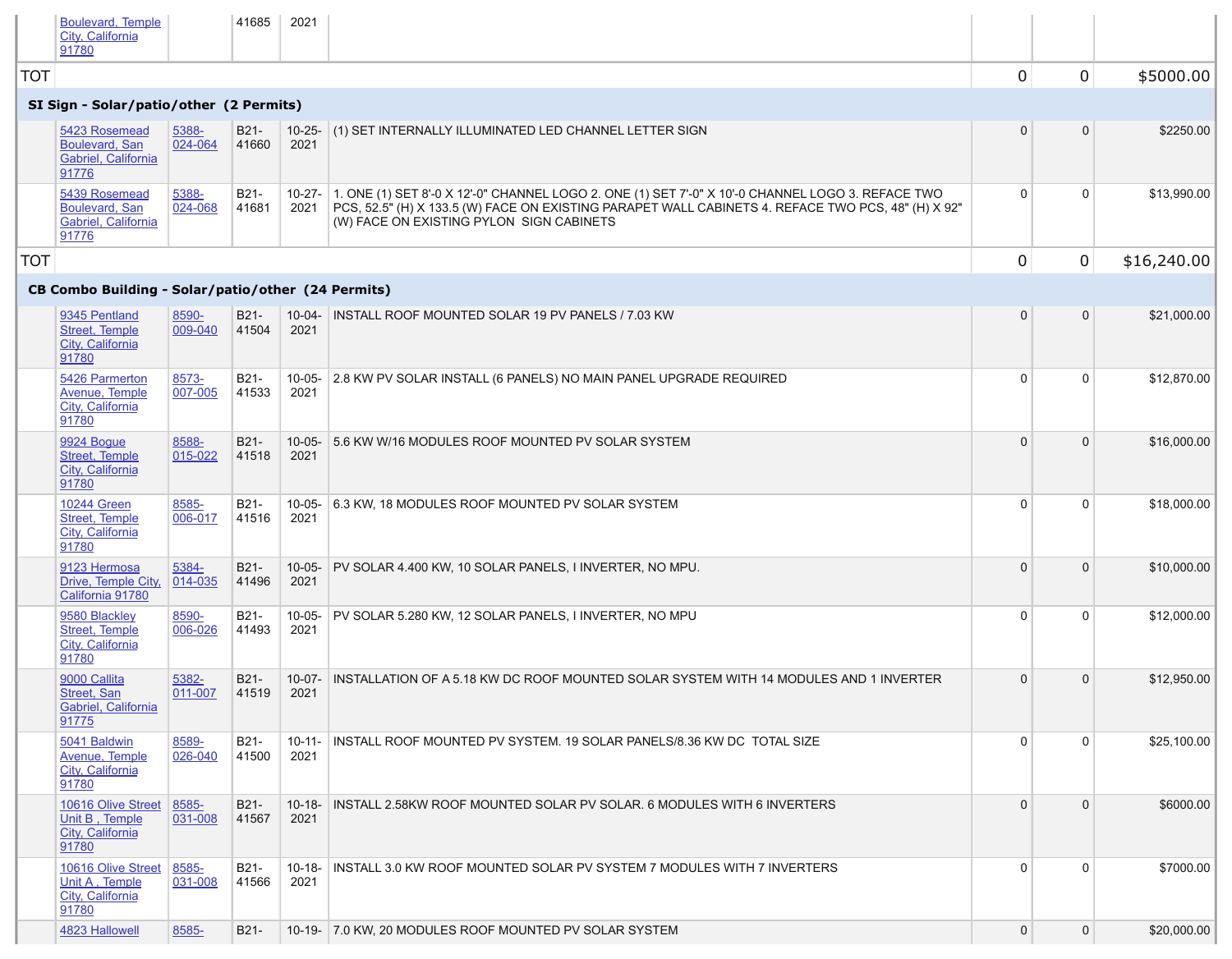|            | Avenue, Temple<br>City, California<br>91780                                | 016-013          | 41637         | 2021                |                                                                                                                               |                |                |              |
|------------|----------------------------------------------------------------------------|------------------|---------------|---------------------|-------------------------------------------------------------------------------------------------------------------------------|----------------|----------------|--------------|
|            | 4867 Fratus Drive,<br><b>Temple City,</b><br>California 91780              | 8590-<br>029-010 | B21-<br>41636 | $10 - 19 -$<br>2021 | 5.95 KW, 17 MODULES ROOF MOUNTED PV SOLAR SYSTEM                                                                              | $\Omega$       | $\Omega$       | \$17,000.00  |
|            | 6151 Temple City<br><b>Boulevard, Temple</b><br>City, California<br>91780  | 5385-<br>012-056 | B21-<br>41608 | $10 - 19 -$<br>2021 | INSTALLING ROOF MOUNTED PV SYSTEM. 8.165 KW WITH 23 PANELS 1 INVERTER AND 23 OPTIMIZERS                                       | $\Omega$       | $\overline{0}$ | \$24,250.00  |
|            | 9848 Flaherty<br><b>Street, Temple</b><br>City, California<br>91780        | 5385-<br>026-021 | B21-<br>41599 | $10 - 19 -$<br>2021 | INSTALLATION OF 24 ROOF-MOUNTED PV PANELS AT 8.16 KW SYSTEM SIZE                                                              | $\overline{0}$ | $\overline{0}$ | \$17,323.00  |
|            | <b>5312 Loma</b><br>Avenue, Temple<br>City, California<br>91780            | 5388-<br>008-023 | B21-<br>41594 | $10 - 19 -$<br>2021 | INSTALLATION OF A 8.14 KW ROOF MOUNTED SOLAR PV SYSTEM CONSISTING OF (22) MODULES, (22)<br><b>MICRO-INVERTERS</b>             |                | $\Omega$       | \$18,000.00  |
|            | 5214 Temple City<br><b>Boulevard, Temple</b><br>City, California<br>91780  | 8589-<br>013-026 | B21-<br>41644 | $10 - 20 -$<br>2021 | 7.0 KW SOLAR ELECTRICAL SYSTEM 20 SUNPOWER 350W MODULES MOUNTING RAILS, ENPHASE<br>COMBINER SQUARE D 60 AMP AC DISCONNECT     | -C             | $\Omega$       | \$23,450.00  |
|            | 4904 Halifax<br>Road, Temple City,<br>California 91780                     | 8585-<br>024-016 | B21-<br>41639 | $10-20-$<br>2021    | 7.4 KW DC SOLAR PV SYSTEM WITH 20 REC 370 WATT MODULES & ENPHASE 1Q7+ MICRO INVERTERS                                         |                | $\Omega$       | \$0.00       |
|            | 9716 Daines<br>Drive, Temple City,<br>California 91780                     | 8588-<br>021-002 | B21-<br>41635 | $10-20-$<br>2021    | INSTALL ROOF MOUNTED PV, 5.1 KW, (12) MODULES. INSTALL (N) BATTERY STORAGE SYSTEM                                             |                | $\Omega$       | \$9000.00    |
|            | 9159 Bidwell<br><b>Street, Temple</b><br>City, California<br>91780         | 5387-<br>017-026 | B21-<br>41606 | $10 - 20 -$<br>2021 | ROOF MOUNTED 8.40 KW 21 MODULES AND MICRO-INVERTERS 1 COMBINER BOX                                                            |                | $\overline{0}$ | \$23,500.00  |
|            | 10516 Lynrose<br><b>Street, Temple</b><br><b>City, California</b><br>91780 | 8586-<br>011-034 | B21-<br>41600 | $10 - 20 -$<br>2021 | INSTALL ROOF MOUNTED PV, 425 KW, (10) MODULES. INSTALL (N) BATTERY STORAGE SYSTEM                                             | $\Omega$       | $\overline{0}$ | \$8000.00    |
|            | 6042 Cloverly<br><b>Avenue, Temple</b><br>City, California<br>91780        | 5385-<br>007-022 | B21-<br>41654 | $10-25-$<br>2021    | PV SOLAR 4.840 KW, 11 SOLAR PANELS, 1 INVERTER, NO MPU.                                                                       |                | $\overline{0}$ | \$11,000.00  |
|            | 5688 Sultana<br><b>Avenue, Temple</b><br>City, California<br>91780         | 5387-<br>025-027 | B21-<br>41467 | $10 - 25 -$<br>2021 | INSTALL 3.04 KW (DC) ROOF MOUNTED PV SOLAR WITH (8) MODULES INVERTERS                                                         | -C             | $\overline{0}$ | \$10,000.00  |
|            | 6203 Kauffman<br><b>Avenue, Temple</b><br>City, California<br>91780        | 5385-<br>016-028 | B21-<br>41622 | $10 - 28 -$<br>2021 | INSTALLATION OF ROOF MOUNTED PV - 5.18 KW 15 PANELS                                                                           |                | $\Omega$       | \$17,680.00  |
|            | 5238 Camellia<br><b>Avenue, Temple</b><br>City, California<br>91780        | 8589-<br>012-019 | B21-<br>41539 | $10 - 28 -$<br>2021 | <b>INSTALLATION OF ROOF MOUNTED PV - 4.10 KW 10 PANELS</b>                                                                    | -C             | $\overline{0}$ | \$15,100.00  |
| TNT<br>╵┙╵ |                                                                            |                  |               |                     |                                                                                                                               |                | 0              | \$355,223.00 |
|            | OT Other - All other commercial (1 Permit)                                 |                  |               |                     |                                                                                                                               |                |                |              |
|            | 9664 Broadway,<br><b>Temple City,</b>                                      | 8588-<br>023-031 | B21-<br>41428 | $10 - 20 -$<br>2021 | T-MOBILE WILL REMOVE AND REPLACE (6) ANTENNAS, (6) RRUS AND (2) EQUIPMENT CABINETS AT AN<br><b>EXISTING WIRELESS FACILITY</b> | $\overline{0}$ | $\overline{0}$ | \$10,000.00  |